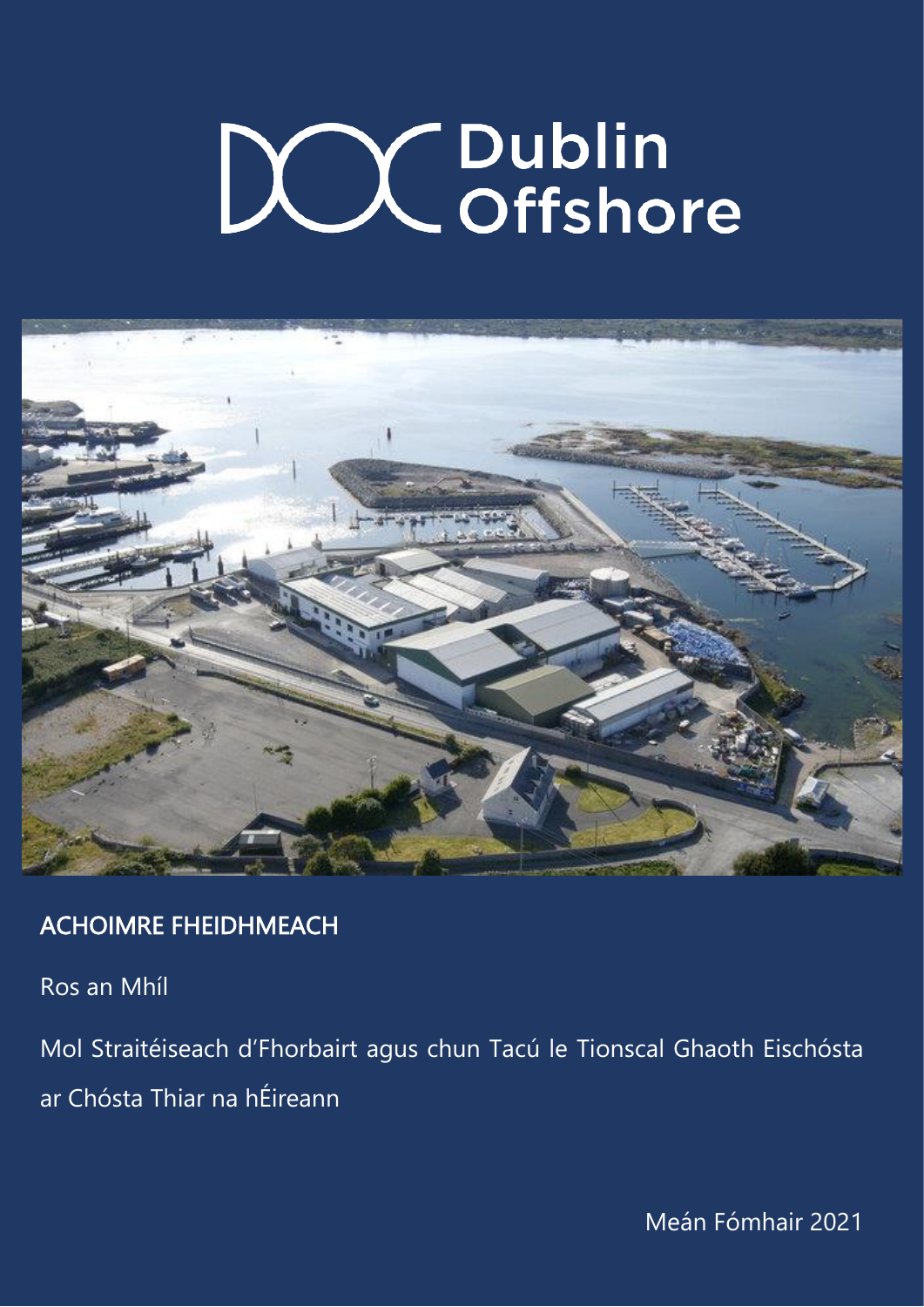### **Cliant**

Is é Údarás na Gaeltachta an t-údarás forbartha réigiúnach d'fhorbairt eacnamaíoch, shóisialta agus chultúrtha na Gaeltachta agus é mar chuspóir foriomlán an Ghaeilge a chaomhnú mar theanga chomhchoiteann an réigiúin. Is féidir tuilleadh eolais a fháil ar [www.udaras.ie.](http://www.udaras.ie/)

### **Eolas faoin Tuarascáil seo**

**Dáta eisiúna:** Meán Fómhair 2021 **Príomh-Údar:** Dublin Offshore **Foireann Tionscadail:** Cruthú Cás & Straitéis Fiontraíochta – Lumen Energy & Environment. Anailís Chomhshaoil – ITP Energised.

Anailís Eacnamaíoch – BIGGAR Economics.

D'ullmhaigh an Fhoireann Tionscadail an tuarascáil seo bunaithe ar anailís neamhchlaonta ar fhoinsí príomha agus tánaisteacha, lena n-áirítear comhairliúchán le páirtithe leasmhara. Ba mhaith leis na húdair buíochas a ghabháil le gach duine a chuir a gcuid ama agus a gcuid saineolais ar fáil le linn ullmhú agus comhlánú na tuarascála seo. Buíochas speisialta le hÚdarás na Gaeltachta agus leis an nGrúpa Comhairleach Geallsealbhóirí a raibh ionchur agus aiseolas leo an-luachmhar agus an tuarascáil seo á chomhlánú.

### **Séanadh**

Cé gur rinneadh bearta réasúnta chun a chinntiú go bhfuil an t-eolas atá sa bhfoilseachán seo cruinn, ní thugann na húdair, a ngníomhairí, conraitheoirí agus fochonraitheoirí aon bharánta agus ní dhéanann siad aon uiríoll maidir lena chruinneas agus ní ghlacann siad le haon dliteanas as aon earráidí nó easnaimh. Is maoin de chuid Dublin Offshore iad aon trádmharcanna, marcanna seirbhíse nó lógónna a úsáidtear sa bhfoilseachán seo, agus cóipcheart ann. Níor chóir aon ní sa bhfoilseachán seo a fhorléiriú mar ní a cheadaíonn aon cheadúnas nó ceart chun aon cheann de na trádmharcanna, de na marcanna seirbhíse, de na lógónna, den chóipcheart, ná d'aon fhaisnéis dílseánaigh a úsáid nó a atáirgeadh ar aon bhealach gan cead i scríbhinn a fháil roimh ré.



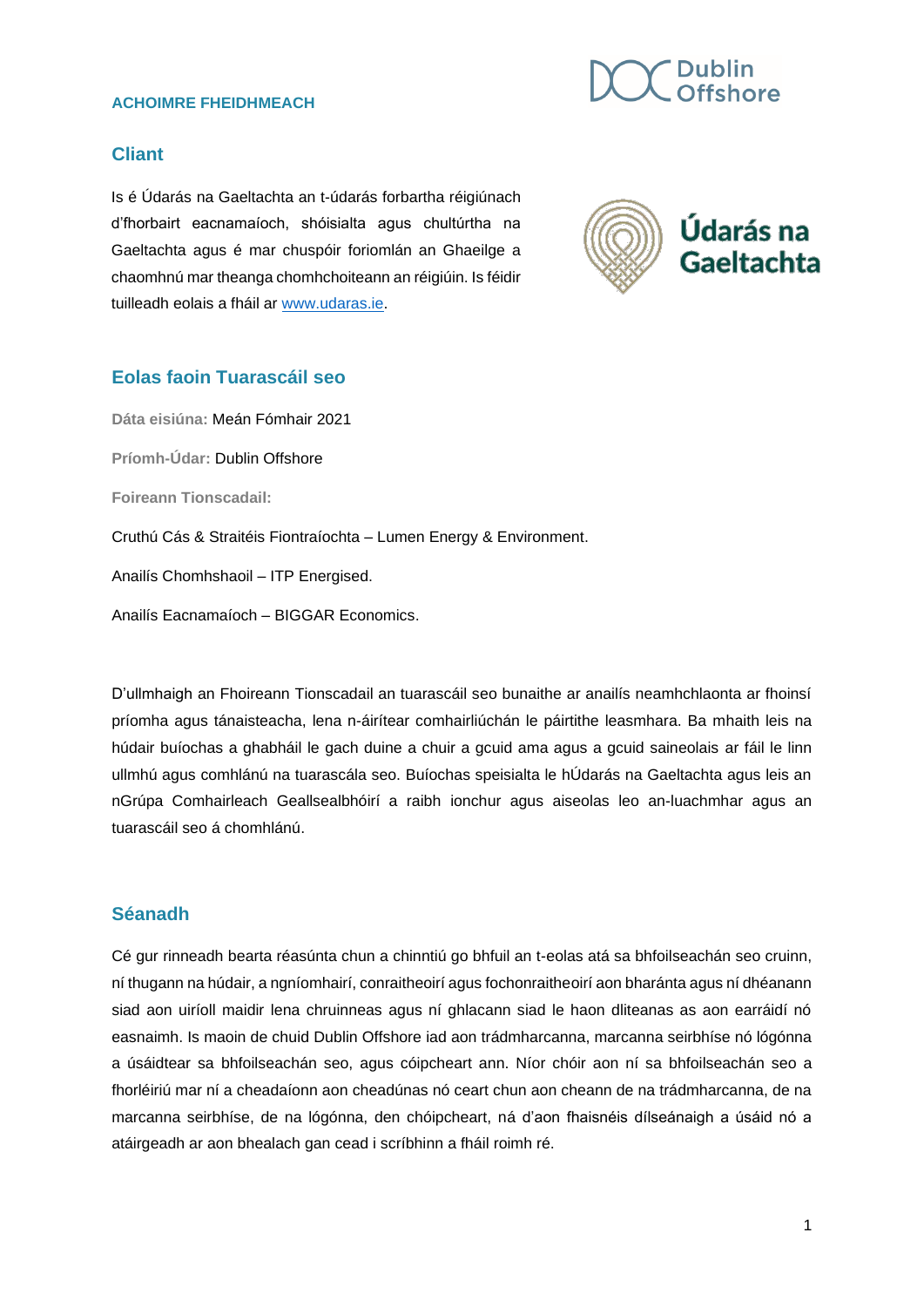

### **Deis agus Comhthéacs**

Déanann an tuarascáil seo measúnú ar na deiseanna agus na srianta Teicniúla, Comhshaoil agus Socheacnamaíocha do chalafort Ros an Mhíl i bhfianaise na forbartha atá beartaithe do Ghaoth Eischósta Snámha (FOW) ar chósta thiar na hÉireann. Féadfar an anailís a úsáid chun cinnteoireacht na bpáirtithe leasmhara ar fad a threorú maidir le infreastruchtúr agus áiseanna a fhorbairt go fadthéarmach chun freastal ar riachtanais spriocdhírithe sciar an mhargaidh FOW.

Tá tiomantas láidir tugtha ag Éire d'fhás na gaoithe amach ón gcósta, agus tá cúinsí comhshaoil, go háirithe ar chósta an Iarthair/an Atlantaigh, níos oiriúnaí d'Ardáin Snámha do Ghaoth Eischósta – margadh atá ag teacht chun cinn go gasta agus a rachaidh i méid sna deich mbliana amach romhainn. Áfach, beidh infheistíocht i gcalafort agus in infreastruchtúr ag teastáil uaidh Éire chun leas a bhaint as na buntáistí comhshaoil agus eacnamaíocha a thiocfaidh as tógáil agus oibríocht sócmhainní giniúna nua.

Tá sé mar aidhm ag an gClár Rialtais 'Ár dTodhchaí Chomhroinnte' leas a bhaint as "30 GW de chumhacht gaoithe amach ón gcósta ar a laghad" amach ó chósta an Atlantaigh roimh 2050. Léiríonn an Plean Forbartha Fuinnimh In-athnuaite Amach ón gCósta (OREDP) féidearthacht go mbeadh 27 GW de ghaoithe ar snámh in uiscí na hÉireann (7GW sa réigiún ar an gcósta thiar is gaire do Ros an Mhíl). Chun méid an MW atá le suiteáil agus an gá le háiseanna calafoirt ar bhord farraige an iarthair a réamhmheas, cruthaíodh cásanna Ísle, Meánacha agus Arda le méid táscach suiteáilte (MW) thar thréimhse 5-bliana.



An Deis MW suiteáilte 2025-2050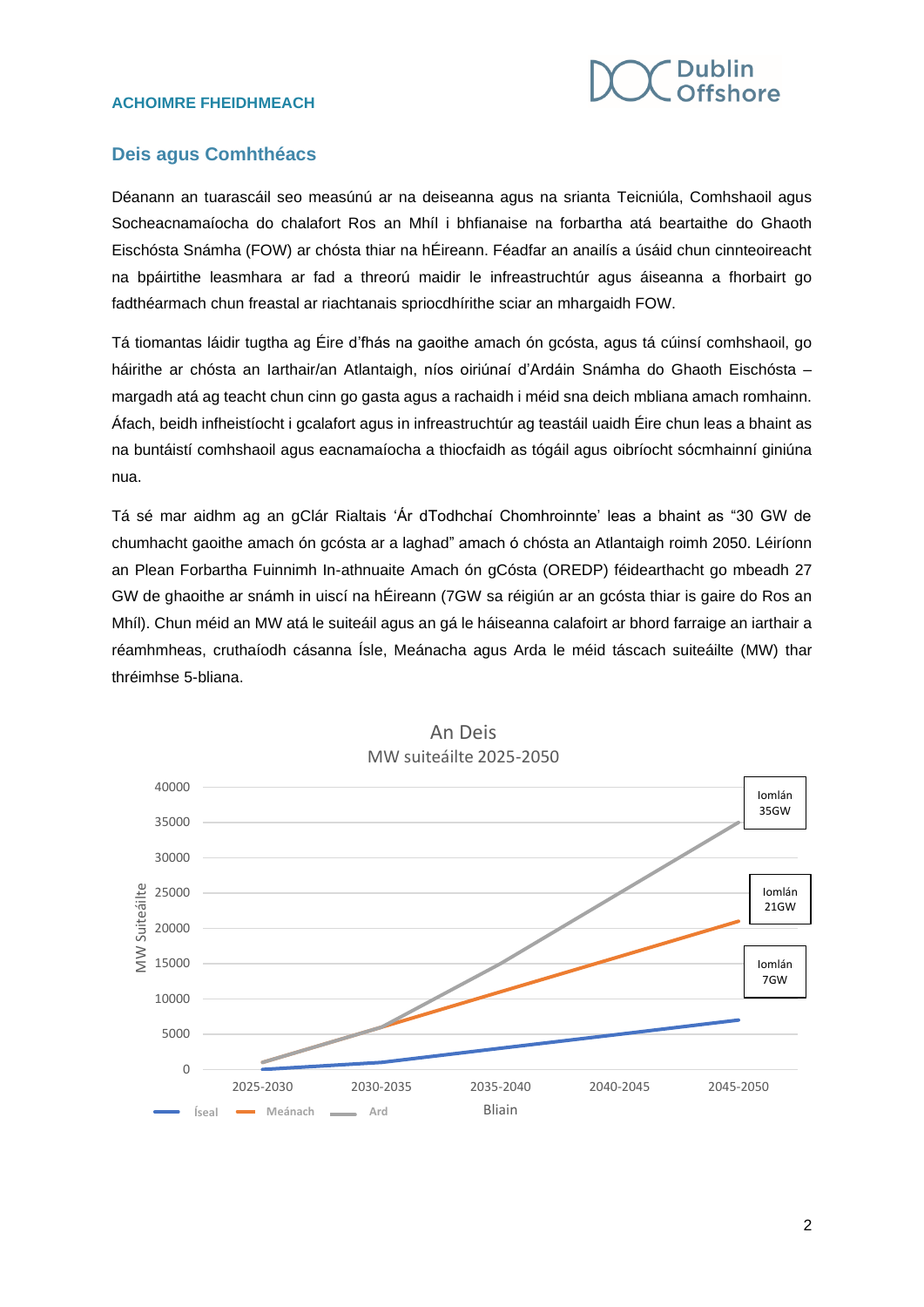

Tugtar faoi deara go mbeidh gá an eangach ar fud an chósta thiar a neartú i gcás íseal, i bhfianaise na srianta atá ann faoi láthair maidir le toilleadh na heangaí, beidh gá le hathneartú suntasach eangaí i gcás ard chomh maith le húsáidí eile don leictreachas a tháirgeann ag gaoth ar snámh, ar nós Hidrigin a tháirgeadh, comhtháthú chuig sár-eangach agus e-bhreoslaí eile cosúil le hAmóinia don loingseoireacht.

Tá sé de chumas ag Ros an Mhíl tacaíocht mhór a thabhairt do phíblíne shuntasach Ghaoth Eischósta Snámha ar Chósta Thiar na hÉireann. Tugann a thréithe comhcheangailte, a chóngaracht do shuímh tionscadal amach ón gcósta agus an dead do bheart domhain 12m, deis don Chalafort dul isteach i margadh an fhuinnimh amach ón gcósta ar bhealach atá éifeachtúil ó thaobh costas de agus tráthúil. D'fhéadfadh deiseanna fostaíochta fadtéarmacha sa gceantar gar don Chalafort agus laistigh den réigiún a bheith mar thoradh ar an ngníomhaíocht eacnamaíoch suntasach a bhaineann le hoibríochtaí tógála agus feirme gaoithe amach ón gcósta.

Leagtar béim san anailís seo ar na rioscaí agus na deiseanna do Ros an Mhíl mar chalafort Oibríochtaí agus Cothabhála (O&C) agus mar bhonn do ghníomhaíochtaí cóimeála le linn fhorbairt ghaoth eischósta snámha.

### **Cásanna Spriocmhargaí**

Rinneadh na cásanna féideartha seo a leanas a shainiú agus a mheasúnú mar chuid den anailís.

**Cás 1:** Sainmhínítear calafort mar áit is féidir a úsáid mar chalafort mearfhreagartha d'Oibríocht & Cothabháil ar thionscadal FOW, san áireamh sa gcalafort bheadh áis oifige O&C do theicneoirí agus ionad rialaithe d'oibriú na feirme gaoithe. Bheadh rochtain ag teicneoirí ar fheirm na gaoithe ón gcalafort ag baint úsáide as soithí seirbhíse, soithí aistrithe criú agus héileacaptair.

**Cás 1a:** Sainmhínítear calafort mar áit a d'fhéadfadh feidhmiú mar Chalafort O&C mearfhreagartha, ach leis na háiseanna agus na riachtanais bhreise chun a bheith in ann comhpháirteanna áirithe, níos lú atá ag teastáil le linn tionscadal FOW a stóráil agus a úsáid, d'fhéadfadh slabhraí agus ancairí múrála a bheith san áireamh anseo.

**Cás 1b:** Sainmhínítear calafort mar áit a d'fhéadfadh feidhmiú mar chalafort mearfhreagartha O&C, ach freisin a bheadh mar ionad mórdheisiúcháin chothabhála, agus le breis áiseanna agus riachtanais chun cuid de na comhpháirteanna móra (córais múrála, cáblaí srl.) a stóráil agus a úsáid a fhad is atá tionscadal FOW á thógáil.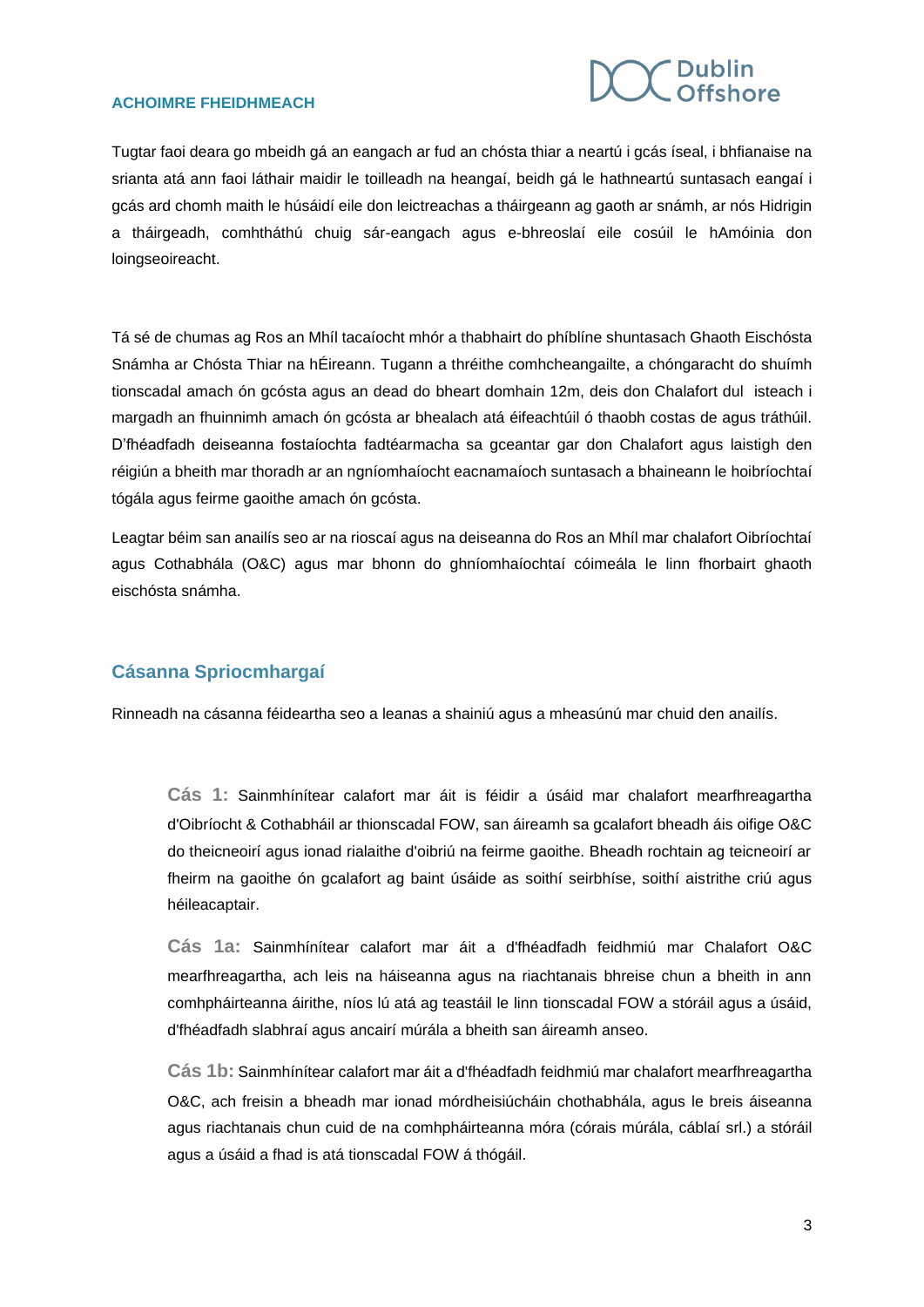

**Cás 2:** Sainmhínítear 'calafort cnuasach', i.e. mar chalafort atá sách mór chun óstáil a dhéanamh ar réamhdhéanamh, cóimeála agus ar shuiteáil tuirbíní gaoithe; gach gníomhaíocht a bhaineann le tógáil chomh maith le Seirbhís Oibriúcháin & Cothabhála (mearfhreagartha & mórdheisiúcháin).

### **Príomhthorthaí**

- ➢ Is an-deis do Ghaeltacht agus d'eacnamaíocht na Gaillimhe é forbairt Ros an Mhíl mar chalafort tacaíochta don earnáil ghaoth eischósta snámha. Léiríonn seilbh Green Investment Group ar Fhuinneamh Sceirde, feirm ghaoithe eischósta 400MW, le gairid na comharthaí luatha d'aidhmeanna an mhargaidh gaoithe eischósta sa réigiún.
- ➢ I ngach ceann de na cásanna atá leagtha amach, teastaíonn infheistíocht bhreise sa gcalafort ionas go mbeidh sé oiriúnach d'fheidhm gach úsáideoir (i.e. iascaireacht, turasóireacht, bád farantóireachta agus foinsí in-athnuaite amach ón gcósta). Léiríonn an éagsúlacht i gcostais infheistíochta i gcalafoirt, idir €17.4M agus €170.5M do chásanna oibríochtúla an tábhacht atá le soiléiriú a fháil ar an spriocmhargadh a bhfuil sé beartaithe freastal air agus an t-infreastruchtúr cuí atá le forbairt i gcomhthéacs na riachtanais tionsclaíochta.
- ➢ Níl infreastruchtúr oiriúnach ag Ros an Mhíl faoi láthair chun tacú le hobair mhór thógála & cóimeála, agus beidh gá le cainéal dreidireachta, síneadh cé agus obair athfhorbartha talún chun é sin a dhéanamh.
- ➢ Tá rogha calafoirt O&C níos suíomh-íogair ó thaobh na tíreolaíochta de ná gníomhphas na tógála. Tá Ros an Mhíl in áit mhaith le dul san iomaíocht mar chalafort O&C d'fheirmeacha gaoithe ó Cheann Léime go Béal an Mhuirthead.
- ➢ Tugann fócas ar úsáid an chalafoirt i gcomhair Oibríochtaí agus Cothabhála amháin an cóimheas costais is tairbhiúla ar na cásanna múnlaithe, ach an buntáiste oll-luach is ísle do Ghaeltacht na Gaillimhe.
- ➢ Tugann fócas ar úsáid an chalafoirt mar chalafort cóimeála cóimheas costais den chineál céanna, agus buntáistí suntasacha oll-luach, i gcomparáid le O&C amháin. Mar atá luaite thuas, áfach, tá oibreacha suntasacha mara agus ar an mórthír ag teastáil.
- ➢ Cuireann obair thógála tionscadail gníomhaíochtaí eacnamaíochta ar fáil níos luaithe ná O&C. Caillfidh Ros an Mhíl buntáiste an cheannródaí mura bhfuil ach straitéis O&M á fhorbairt, má bhíonn sé de chumas ag calafoirt cóngaracha sa réigiún freastal ar an bpas tógála ar dtús. Ní mhór cinneadh infheistíochta a dhéanamh sula rachaidh cead pleanála reatha in éag.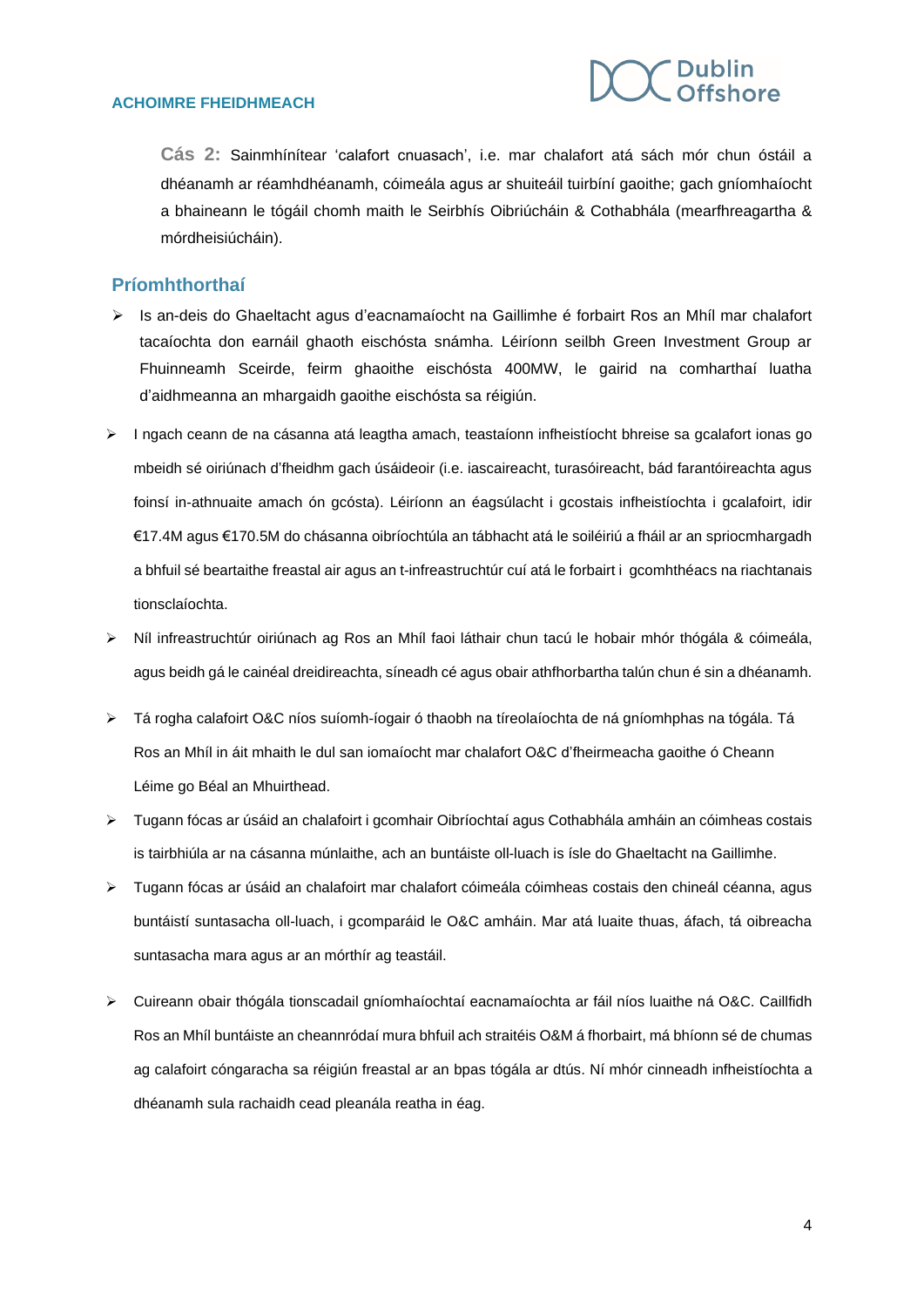### **Dublin Offshore**

### **ACHOIMRE FHEIDHMEACH**

➢ Éilíonn Cás 2 infheistíocht bhreise shuntasach chun an calafort a oscailt do réimse leathan gníomhaíochtaí déantúsaíochta agus cóimeála agus oibriúcháin. Mar sin féin, ní thugann sé buntáiste suntasach breise don oll-luach i gcomparáid le Cás 1b.

**Príomhmhacnamh:** Cé go bhfuil gach rogha ar fáil do Ros an Mhíl, tá spéis ar leith ag baint leis an bhféidearthacht tacaíocht O&C agus cóimeála a chur ar fáil mar atá sonraithe i gCás 1b, ar na cúiseanna a leagtar amach thuas. Bunaithe ar sheirbhísí a chur ar fáil do thograí 3GW, níos lú ná leath an imlonnaithe íseal FOW, d'fhéadfadh suas le 900 post díreach agus indíreach a bheith mar thoradh air seo don réigiún.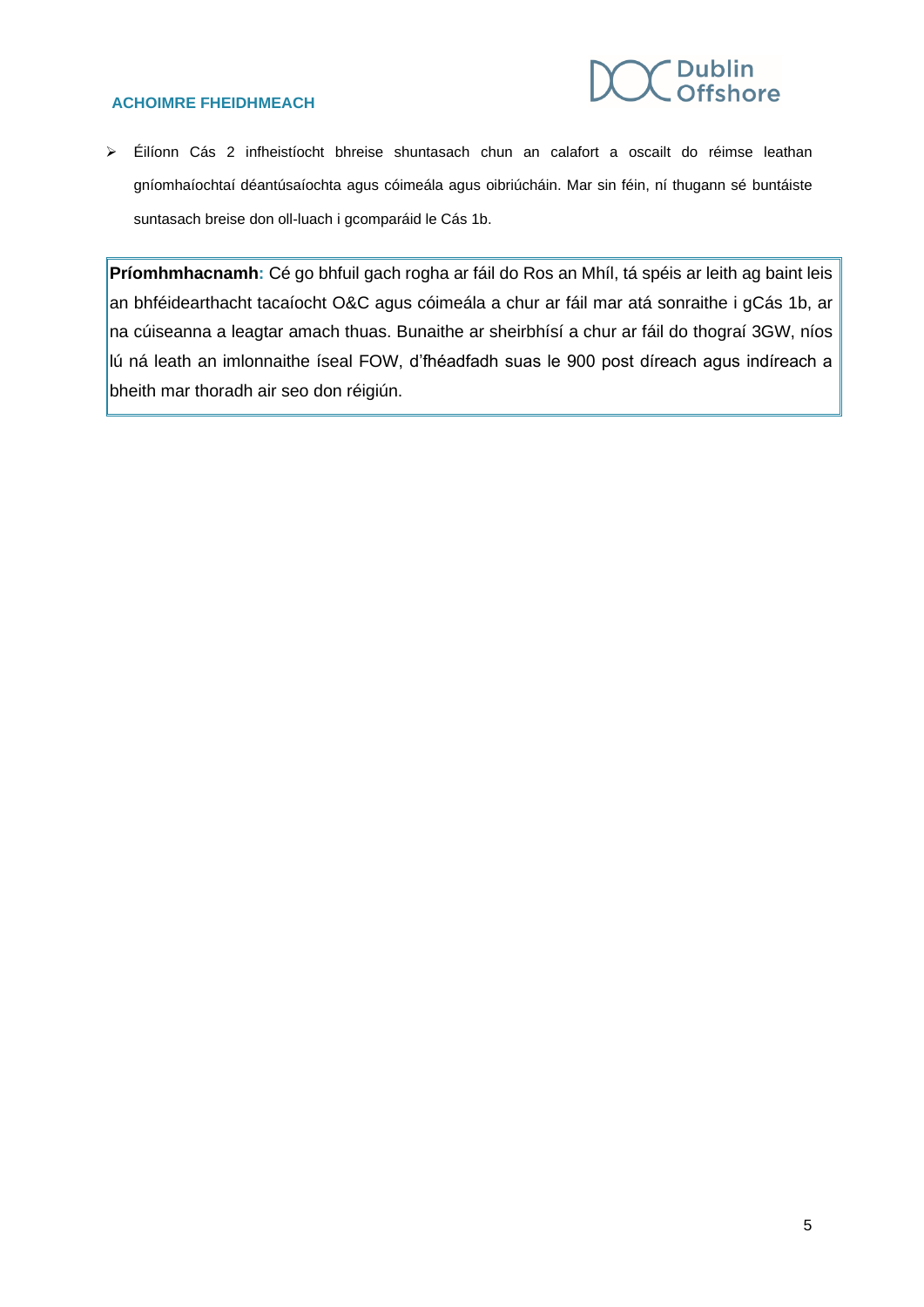

### **Achoimre Torthaí Cás (in aghaidh an togra 500 MW)**

|                               | Cás 1                                          | Cás 1a                    | Cás 1b                        | Cás 2                           |
|-------------------------------|------------------------------------------------|---------------------------|-------------------------------|---------------------------------|
| <b>Cur Síos</b>               | Calafort O&C mearfhreagartha do thogra         | Cás 1 móide tacaíocht     | Cás 1a & Stáitsiú/ Cóimeála   | Calafort cnuasach               |
|                               | 500MW x 1                                      | choimhdeach tógála        |                               |                                 |
| Costas Infheistíochta         | 17.4                                           | 24.6                      | 54.5                          | 170.5                           |
| Calafort (€m) (Costas         |                                                |                           |                               |                                 |
| Seasta)                       |                                                |                           |                               |                                 |
| Oll-luach Breise -            | 103.5                                          | 105.4                     | 321.3                         | 389.1                           |
| <b>Gaeltacht na Gaillimhe</b> |                                                |                           |                               |                                 |
| (ar thogra 500MW)             |                                                |                           |                               |                                 |
| <b>Cóimheas Costais is</b>    | 5.95                                           | 4.28                      | 5.90                          | 2.28                            |
| Tairbhiúla                    |                                                |                           |                               |                                 |
| (ar thogra 500MW)             |                                                |                           |                               |                                 |
| Measúnú Toilteanach           | Mion                                           | Mion                      | Suntasach                     | Suntasach                       |
| Srianta Comhshaoil            | Íseal                                          | Íseal - Meánach           | Meánach - Ard                 | Meánach - Ard                   |
| Riosca                        | Rogha riosca is ísle chun úsáid a bhaint as an | Tugann an cás seo         | Forbairt shuntasach mara      | Forbairt shuntasach mara agus   |
|                               | gcalafort ar an gcostas is lú. Ach cuirfidh sé | Cóimheas Costais is       | agus talamh riachtanach.      | talamh riachtanach.             |
|                               | cosc ar fhorbairt infreastruchtúr calafort a   | Tairbhiúla mar caithfidh  |                               | Tá riosca ard le hinfheistíocht |
|                               | chinnteoidh buntáiste eacnamaíochta níos       | an infheistíocht a bheith | Le cásanna conair             | bhreise maidir le gníomhaíocht  |
|                               | leithne. Braitheann an úsáid ar thógáil feirm  | inmharthana ach tá aon    | imlonnaithe íseal tá baol     | calafoirt a fháil. Chomh maith  |
|                               | ghaoithe taobh leis an gcalafort agus ar       | bhuntáiste Oll-luach      | ganntanas conarthaí ann.      | leis seo, tá tionchar           |
|                               | thráthúlacht na gconarthaí O&C.                | Breise beag i             | Chomh maith leis seo, tá      | comhshaoil níos mó agus         |
|                               |                                                | gcomparáid le Cás 1.      | tionchar comhshaoil níos      | rioscaí gaolmhara toilteanas    |
|                               |                                                |                           | mó agus rioscaí gaolmhara     | leis an rogha seo.              |
|                               |                                                | Theastóidh ullmhúcháin    | toilteanas leis an rogha seo. |                                 |
|                               |                                                | agus forbairt talún       |                               |                                 |
|                               |                                                | suntasach ar an mórthír.  |                               |                                 |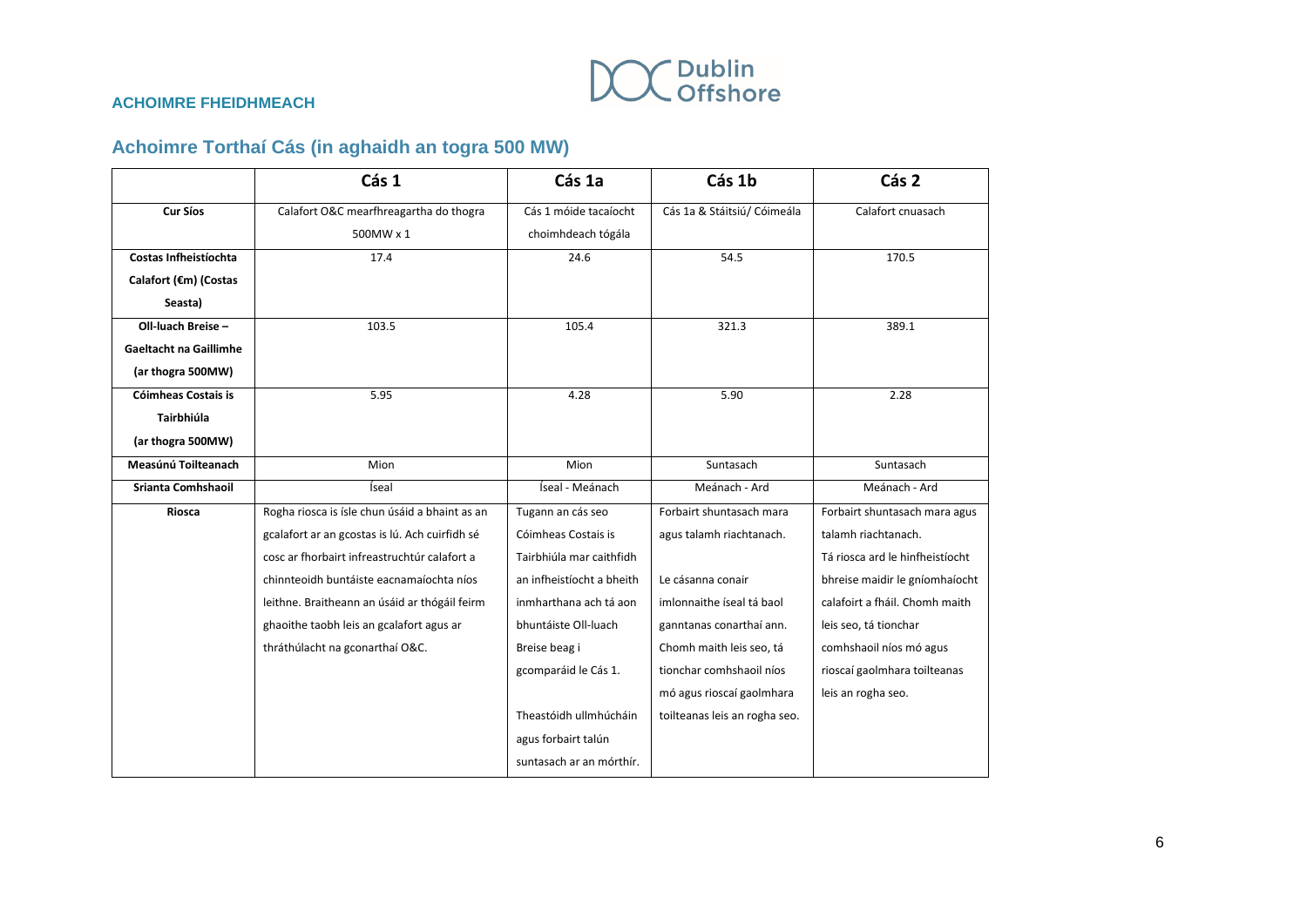## Dublin<br>Offshore

### **ACHOIMRE FHEIDHMEACH**

| <b>Deis</b> | Tugann an deis conartha O&C buntáiste fad        | Cead do                   | Níl áiseanna cóimeála          | Deis buntáiste a bhaint as     |
|-------------|--------------------------------------------------|---------------------------|--------------------------------|--------------------------------|
|             | théarmach seasmhach thar fad saoil na feirme     | ghníomhaíochtaí agus      | calafort feiliúnach in Iarthar | éifeacht cnuasach thar ama     |
|             | gaoithe. Deis calafort ilúsáide a fhorbairt chun | buntáistí breise taobh    | na hÉireann go fóill. I        | mar atá le feiceáil ar shuíomh |
|             | gníomhaíochtaí reatha an chalafoirt ar nós       | amuigh de O&C (cé nach    | gcásanna imlonnú               | ar nós an Humber ar chósta     |
|             | iascaireachta a fheabhsú.                        | bhfuil na buntáistí oll-  | Meanach - Ard bheadh           | thoir Shasana.                 |
|             |                                                  | luacha breise             | straitéis il-chalafort         |                                |
|             |                                                  | suntasach). Deis calafort | riachtanach. Deis calafort     |                                |
|             |                                                  | ilúsáide a fhorbairt chun | ilúsáide a fhorbairt chun      |                                |
|             |                                                  | gníomhaíochtaí reatha     | gníomhaíochtaí reatha an       |                                |
|             |                                                  | an chalafoirt ar nós      | chalafoirt ar nós              |                                |
|             |                                                  | iascaireachta a           | iascaireachta a fheabhsú.      |                                |
|             |                                                  | fheabhsú.                 |                                |                                |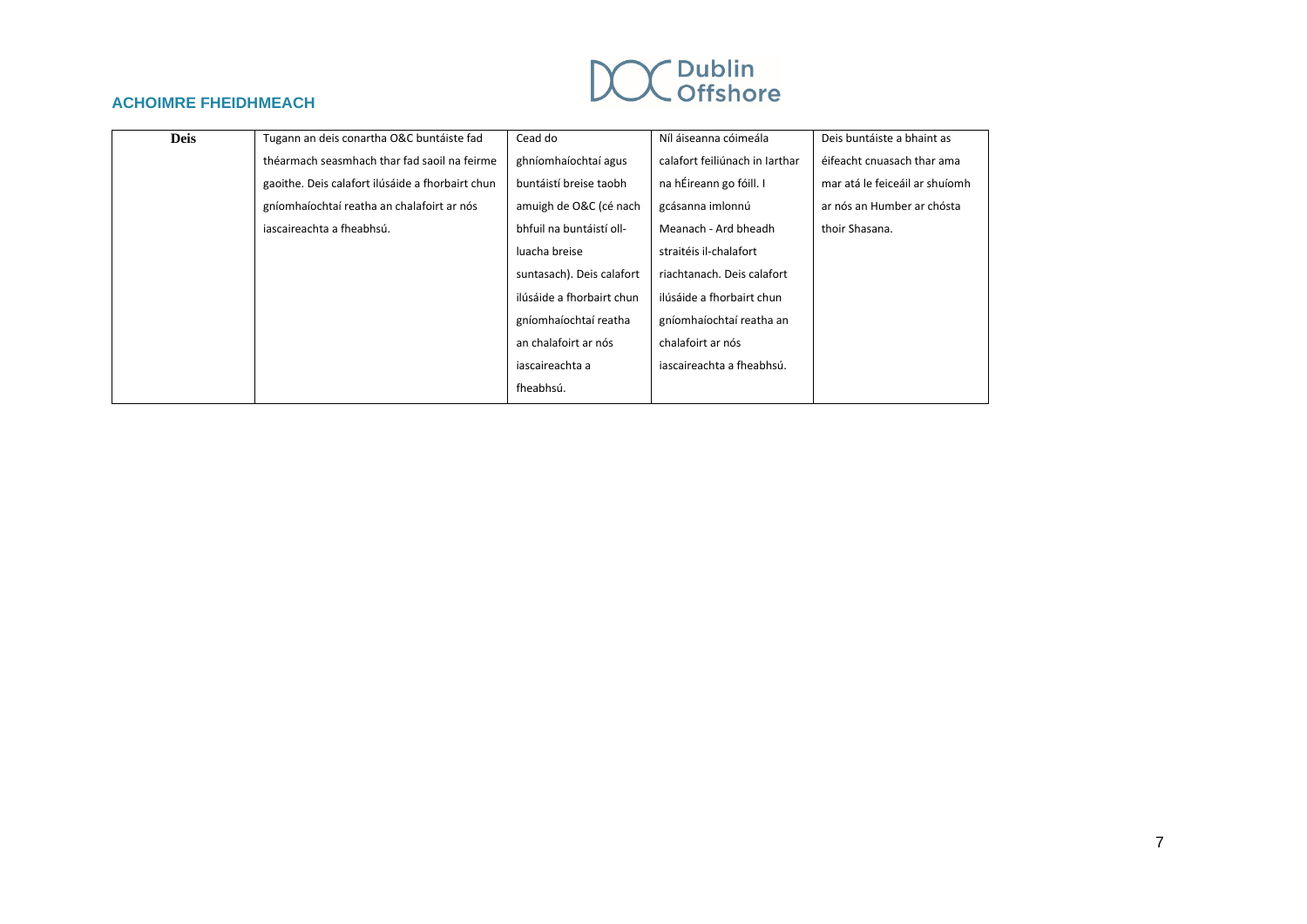### **Dublin Offshore**

### **ACHOIMRE FHEIDHMEACH**

### **Ros an Mhíl**

Faoi láthair, níl sé de chumas ag Ros an Mhíl tacaíocht a thabhairt d'obair thógála eischósta ar mhórscála. Mar sin féin, tugann cead pleanála a ceadaíodh don Roinn Talmhaíochta, Bia agus Mara (DAFM) in 2018 do ché domhain 200m deis an tinfreastruchtúr riachtanach a fhorbairt ar an mórthír. Tá Ros an Mhíl uathúil i measc na gcalafort eile ar chósta thiar na hÉireann de bharr an cead atá ann cheana féin d'infreastruchtúr leis an bpoitéinseal tacú le píblíne togra FOW.

Tacaíonn an Calafort faoi láthair le gníomhaíochtaí bád farantóireachta, iascaireachta agus fóillíochta sa gcuan atá ann cheana. Ní mór úsáideoirí reatha an chalafoirt a chur san áireamh sa bhforbairt bhreise atá beartaithe, agus déanfar sonraíocht infreastruchtúr a thabhairt chun cinn de réir riachtanais an spriocmhargaidh agus riachtanais na bpáirtithe leasmhara.



*Úinéireacht talún i Ros an Mhíl. Teorainn phleanála i nDEARG. Talamh faoi úinéireacht an Údaráis i nGLAS. Talamh faoi úinéireacht an RTBM i nGORM*



Baineann Ros an Mhíl tairbhe as banc talún suntasach in aice leis an mbeart domhain 12m atá beartaithe, faoi úinéireacht Údarás na Gaeltachta agus RTBM. Tugann an talamh atá ar fáil rochtain dhíreach ar an gcé agus cuireann sé poitéinseal fáis ar fáil chun freastal ar thréchur suntasach lastais tograí, chomh maith le spás oifige agus oibre.

D'fhéadfaí dá fheidhm na ngníomhaíochtaí cuain atá ann cheana agus gníomhaíocht tacaíochta FOW a bhaint amach tríd an bhforbairt bheartaithe trí dhearadh mionsonraithe ar lorg na háise nua, agus trí phleanáil lóistíochta sonrach do thograí.

Tugann a thréithe comhcheangailte, cóngaracht gar do shuímh tograí amach ón gcósta agus toiligh beart domhain 12m, an deis don Chalafort dul isteach i margadh an fhuinnimh eischósta ar bhealach atá éifeachtúil ó thaobh costas de.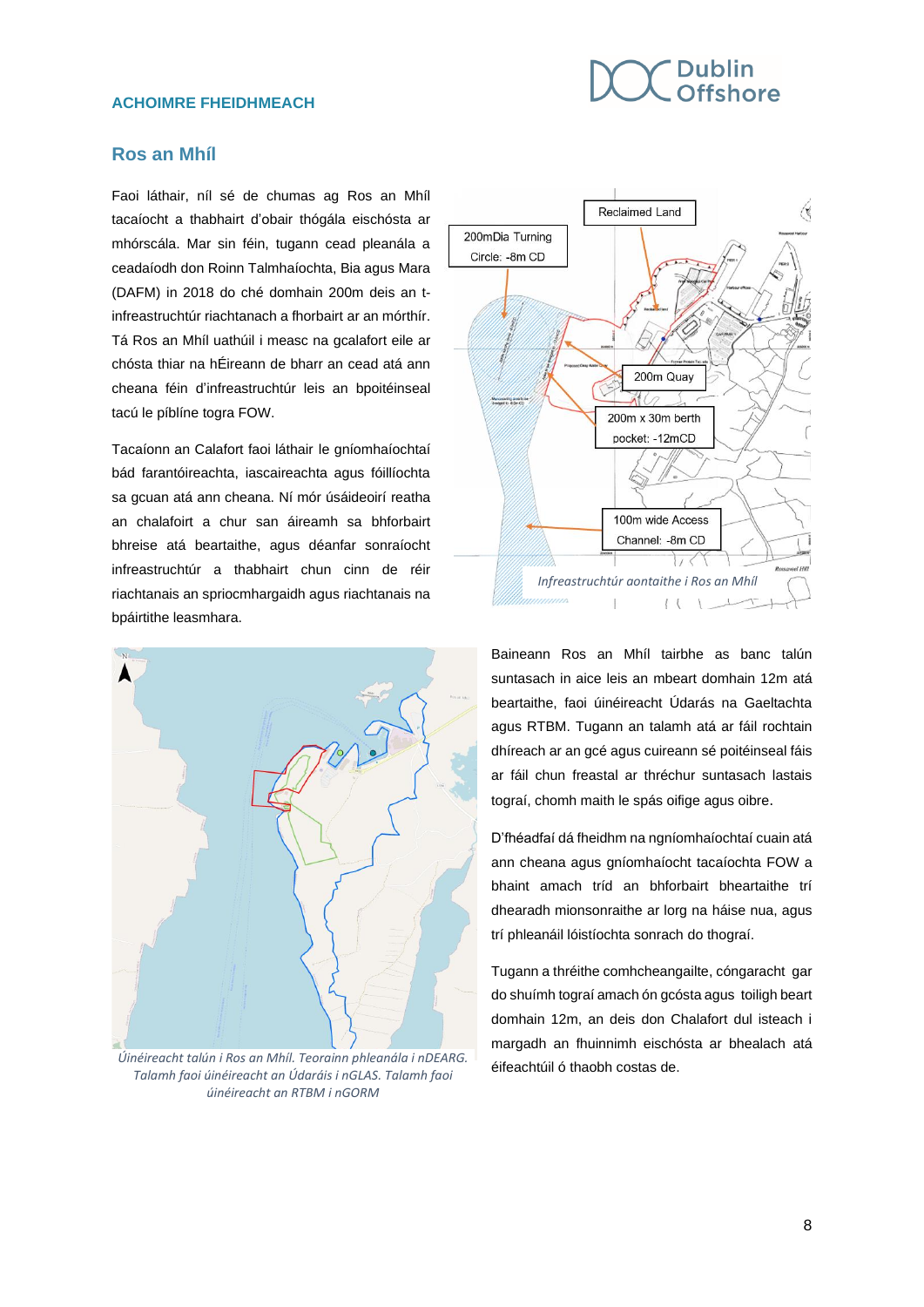

### **Oiriúnacht an infreastruchtúir Aontaithe**

Tá leibhéal ard oiriúnachta ag an infreastruchtúr aontaithe chun cuspóir nua a thabhairt don fhorbairt i seirbhís don tionscal FOW. Cuireann fad na cé, doimhneacht an bhearta agus an banc talún ar an mórthír acmhainn ar fáil do go leor de na gníomhaíochtaí láimhseála O&C agus lasta a bhfuiltear ag súil leo. Tá poitéinseal na háise chun ardáin FOW a sheirbhísiú go díreach laistigh den Chalafort ag brath go príomha ar dhoimhneacht an Chainéil Rochtana agus ag lorg an phóca domhain. Aithnítear freisin go bhfuil Cóimheas Costas is Tairbhiúla ard ag deighleoga margaidh laistigh de FOW nach dteastaíonn rochtain chuig ardán ar an gcé i gcoibhneas leis an infheistíocht atá ag teastáil.

| <b>Tréithe an Àis Aontaithe</b> |                |                | Тá             | Soiléiriú ag teastáil                        | Níl                                                                                         |  |  |  |  |  |
|---------------------------------|----------------|----------------|----------------|----------------------------------------------|---------------------------------------------------------------------------------------------|--|--|--|--|--|
| 1                               | 1 <sub>d</sub> | 1 <sub>b</sub> | $\overline{2}$ | <b>Gníomhaíocht Tacaíochta FOW</b>           |                                                                                             |  |  |  |  |  |
| ✓                               | $\checkmark$   | ✓              | $\checkmark$   | Calafort baile Soitheach Seirbhís Oibríochta |                                                                                             |  |  |  |  |  |
| ✓                               | $\checkmark$   | $\checkmark$   | ✓              |                                              | Calafort baile Soitheach Aistrithe Criu                                                     |  |  |  |  |  |
| ✓                               | $\checkmark$   | $\checkmark$   | $\checkmark$   |                                              | Soithí Lastais: Lo-Lo                                                                       |  |  |  |  |  |
| ✓                               | ✓              | ✓              | $\checkmark$   |                                              | Soitheach Láimhseála Ancaire                                                                |  |  |  |  |  |
|                                 |                | ✓              | $\checkmark$   |                                              | Ardán Cóimeála agus Tacaíocht Imlonnaithe                                                   |  |  |  |  |  |
|                                 |                | $\checkmark$   | $\checkmark$   |                                              | Tacaíocht Ardán O&C                                                                         |  |  |  |  |  |
|                                 |                | ✓              | $\checkmark$   |                                              | Craein bhuan d'oibríochtaí RNA: Craein cois cé.                                             |  |  |  |  |  |
|                                 |                | $\checkmark$   | $\checkmark$   |                                              | Craein shealadach d'oibríochtaí RNA: Craenin ráillí.                                        |  |  |  |  |  |
|                                 |                | ✓              | $\checkmark$   |                                              | Craein d'oibríochtaí RNA: Báirse Ardaithe (JUB) le hais.                                    |  |  |  |  |  |
|                                 |                | ✓              | $\checkmark$   |                                              | Spás Tuirlingte Cé: Spás chun lastas a stóráil chun WTG a chóimeáil go<br>sciobtha cois cé. |  |  |  |  |  |
|                                 |                | $\checkmark$   | $\checkmark$   |                                              | Bos: (Rácáil 3-aonad)                                                                       |  |  |  |  |  |
|                                 |                | ✓              | $\checkmark$   | an mórthír                                   | <b>Nacelles</b>                                                                             |  |  |  |  |  |
|                                 |                | ✓              | $\checkmark$   |                                              | Túr                                                                                         |  |  |  |  |  |
|                                 | ✓              | ✓              | $\checkmark$   | ಹ                                            | Ancairí                                                                                     |  |  |  |  |  |
|                                 | ✓              | ✓              | ✓              | Spás                                         | Slabhra                                                                                     |  |  |  |  |  |
|                                 | $\checkmark$   | ✓              | $\checkmark$   |                                              | Líne sintéiseach                                                                            |  |  |  |  |  |
|                                 | $\checkmark$   | ✓              | $\checkmark$   | Riachtanais                                  | Seodra múrála: Baoithe, meáchain toim, comhpháirteanna laghdú lastáil<br>srl                |  |  |  |  |  |
|                                 | ✓              | ✓              | $\checkmark$   |                                              | Cábla Eagair Leictreach                                                                     |  |  |  |  |  |
| $\checkmark$                    | ✓              | $\checkmark$   | $\checkmark$   |                                              | Comhpháirteanna RNA                                                                         |  |  |  |  |  |
| ✓                               | $\checkmark$   | $\checkmark$   | $\checkmark$   |                                              | <b>Ionad O&amp;C</b>                                                                        |  |  |  |  |  |
| $\checkmark$                    | $\checkmark$   | $\checkmark$   | $\checkmark$   |                                              | Rochtain héileacaptair                                                                      |  |  |  |  |  |
| ✓                               | $\checkmark$   |                |                | Bealach Rochtana: CD -7 m, Leithead 100 m    |                                                                                             |  |  |  |  |  |
| ✓                               | $\checkmark$   |                |                | Bealach Rochtana: CD -8 m, Leithead 100 m    |                                                                                             |  |  |  |  |  |
|                                 |                | $\checkmark$   |                | Bealach Rochtana: CD -9 m, Leithead 100 m    |                                                                                             |  |  |  |  |  |
|                                 |                |                | ✓              | Bealach Rochtana: CD -12 m, Leithead 100 m   |                                                                                             |  |  |  |  |  |
| $\checkmark$                    | $\checkmark$   |                |                |                                              | Caschiorcal: CD -7 m, Trastomhas 200 m                                                      |  |  |  |  |  |
| $\checkmark$                    | ✓              |                |                |                                              | Caschiorcal: CD -8 m, Trastomhas 200 m                                                      |  |  |  |  |  |
|                                 |                | ✓              |                |                                              | Caschiorcal: CD 9 m, Trastomhas 200 m                                                       |  |  |  |  |  |
|                                 |                |                | ✓              | Caschiorcal: CD 12 m, Trastomhas 200 m       |                                                                                             |  |  |  |  |  |
|                                 |                | ✓              | ✓              | Stóráil Fliuch: Cuan na Gaillimhe            |                                                                                             |  |  |  |  |  |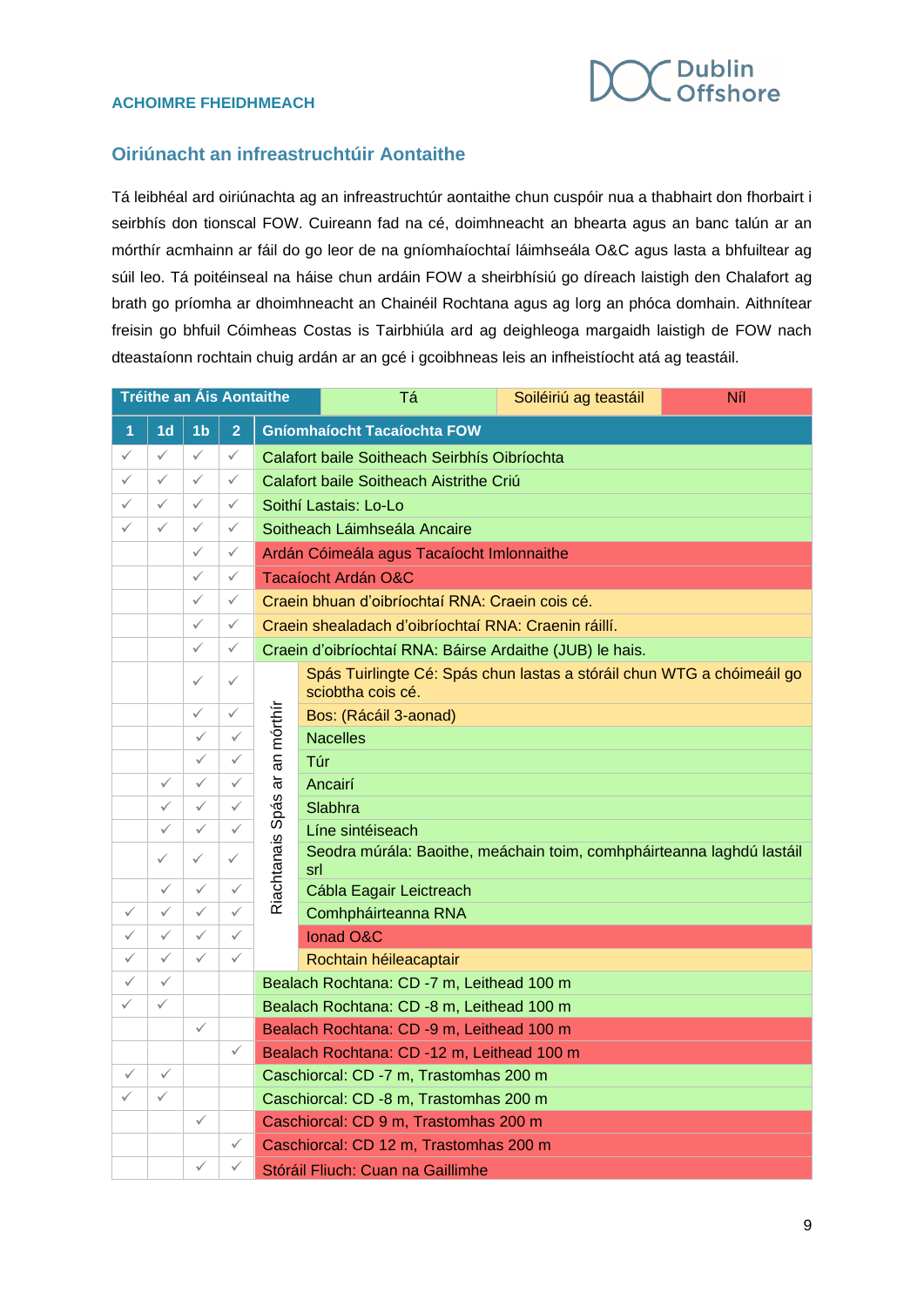

### **Srianta Comhshaoil**

Ba iad príomhaidhmeanna an staidéir seo ná na nithe seo a leanas a shainaithint:

- 1. Má chumhdaítear an cás faoin gcead pleanála atá ann cheana agus/nó dá mbeifí ag súil le tionchair comhshaoil sa mbreis orthu siúd a sainaithníodh sa Ráiteas Tionchair Timpeallachta.
- 2. Má táthar ag súil le tionchair bhreise, cad iad na tionchair sin agus cad iad na measúnuithe breise agus/nó na toilithe breise a bheadh ag teastáil, más ann dóibh.
- 3. Gach cás a rangú trí úsáid a bhaint as córas soilse tráchta (m.sh. rioscaí comhshaoil agus rioscaí toilithe atá íseal, meánach agus ard) chun cás tosaíochta comhshaoil a chinneadh.

Sainaithníodh sa mheasúnú srianta féideartha agus riachtanais toilithe a bhaineann le gach cás forbartha agus tugtar moltaí d'imscrúduithe breise, nuair is ábhartha. Níl aon ghealltanas léi nach naithneofar aon bhacainn eile ar phleanáil ná ar fhorbairt le linn tuilleadh oibre imscrúdaithe. Bheadh tionchair bhreise agus na riachtanais toilithe is lú mar thoradh ar chás 1 agus ag an am céanna is ag Cás 2 a bheadh an tionchar breise is mó. Bheadh tionchar breise cosúil le Cás 1b ag Cás 2.

| <b>Réimse</b>                   |                                     | Cás 1:       | Cás 1d  | Cás 1b  | Cás 2:  |
|---------------------------------|-------------------------------------|--------------|---------|---------|---------|
| Éiceolaíocht                    | Talún                               | Íseal        | Meánach | Meánach | Meánach |
|                                 | <b>Mara</b>                         | Íseal        | Íseal   | Ard     | Ard     |
|                                 | Suímh ainmnithe                     | Íseal        | Íseal   | Ard     | Ard     |
| Tírdhreach agus amhairc         |                                     | Íseal        | Íseal   | Meánach | Ard     |
| Geolaíocht agus acmhainní uisce |                                     | Íseal        | Íseal   | Íseal   | Meánach |
| Oidhreacht chultúrtha           |                                     | Íseal        | Íseal   | Íseal   | Meánach |
| Torann                          | Talún                               | Íseal        | Meánach | Meánach | Meánach |
|                                 | <b>Mara</b>                         | Íseal        | Íseal   | Ard     | Ard     |
| Úsáideoirí<br>eile muirí        | Loingseoireacht                     | Íseal        | Íseal   | Íseal   | Íseal   |
|                                 | lascaireacht                        | Íseal        | Íseal   | Íseal   | Íseal   |
|                                 | Gaoth<br>amach<br>ón<br>gcósta      | Íseal        | Íseal   | Íseal   | Íseal   |
|                                 | tástála<br><b>Suímh</b><br>fuinnimh | Íseal        | Íseal   | Íseal   | Íseal   |
|                                 | Dobharshaothrú                      | <i>Íseal</i> | Íseal   | Íseal   | Íseal   |
| Iompar agus rochtain            |                                     | Íseal        | Íseal   | Íseal   | Íseal   |
| Eitlíocht                       |                                     | Íseal        | Íseal   | Íseal   | Íseal   |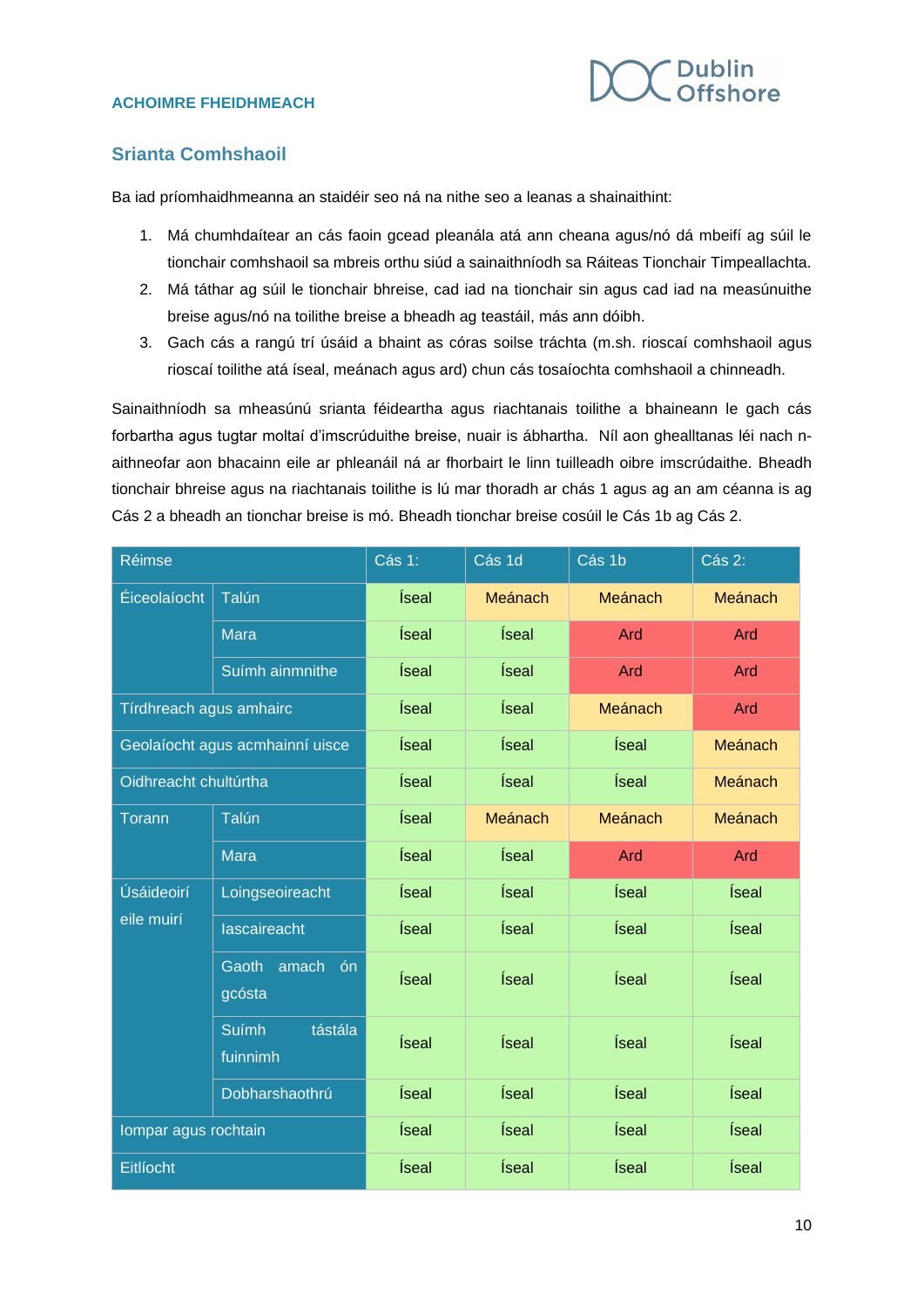

### **Buntáiste Socheacnamaíoch**

Tá sé de chumas ag infheistíocht i Ros an Mhíl poist buana sároilte a chruthú laistigh de Ghaeltacht na Gaillimhe do gach feirm ar a bhfreastalaíonn an calafort. Tá píblíne náisiúnta tograí tuartha suas go 35GW faoi 2050, agus dá bhrí sin d'fhéadfaí iliomad de na poist sin a bhaint amach ag brath ar luas imlonnaithe na dtograí.

Dá mbeadh an calafort ag díriú ar sheirbhísiú a dhéanamh ar fheirmeacha gaoithe 3GW (6 x 500 MW), d'fhéadfaí suas le 366-1080 post O&C a chruthú i nGaeltacht na Gaillimhe, is ionann sin agus faoi leath den 7000MW iomlán réamh-mheasta de thograí a bheidh le suiteáil roimh 2050 i gcás imlonnaithe íseal.

| 500MW Deiseanna Cruthú Post                |                         |      |                |        |        |        |  |  |
|--------------------------------------------|-------------------------|------|----------------|--------|--------|--------|--|--|
| <b>Critéir</b>                             |                         |      | <b>Cás 1:</b>  | Cás 1a | Cás 1b | Cás 2: |  |  |
| Poist<br>Dhíreacha<br>de réir<br>Ceantair  | Gaeltacht<br>Gaillimhe  | na   | 54             | 54     | 134    | 160    |  |  |
|                                            | Contae<br>Gaillimhe     | na   | 63             | 63     | 23     | 23     |  |  |
|                                            | chuid<br>An<br>d'Éirinn | eile | 147            | 147    | 107    | 81     |  |  |
| Poist<br>Indíreacha<br>de réir<br>Ceantair | Gaeltacht<br>Gaillimhe  | na   | $\overline{7}$ | 7      | 16     | 20     |  |  |
|                                            | Contae<br>Gaillimhe     | na   | 15             | 15     | 12     | 13     |  |  |
|                                            | chuid<br>An<br>d'Éirinn | eile | 122            | 122    | 116    | 111    |  |  |
| Iomlán na<br>bpost de<br>réir<br>Ceantair  | Gaeltacht<br>Gaillimhe  | na   | 61             | 61     | 150    | 180    |  |  |
|                                            | Contae<br>Gaillimhe     | na   | 78             | 78     | 35     | 36     |  |  |
|                                            | chuid<br>An<br>d'Éirinn | eile | 269            | 269    | 223    | 192    |  |  |
| Iomlán na hÉireann in aghaidh<br>500MW     |                         |      | 408            | 408    | 408    | 408    |  |  |

I gcás Chás 1b, trí sheirbhísiú 3GW, nach bhfuil ach 10% de spriocanna Chlár an Rialtais ann, chruthódh calafort Ros an Mhíl 900 post buan i nGaeltacht na Gaillimhe. D'fhéadfadh an fhorbairt sin tacú le daonra an phobail áitiúil a choinneáil agus imircigh réigiúnacha a mhealladh chun filleadh ar an gceantar.

Tá gach ceann de na cásanna seo ag brath ar infheistíocht bhreise sa gcalafort. Léiríonn an éagsúlacht i gcostais infheistíochta calafoirt idir €17.4M agus €170.5M i cásanna oibríochtúla an tábhacht a bhaineann leis an deighleog spriocmhargaidh a bhfuil sé beartaithe a sheirbhísiú agus infreastruchtúr a fhorbairt atá ag luí leis na riachtanais tionscail a shainaithint go soiléir. Baineann an cinneadh tábhachtach leis an infheistíocht is gá chun rochtain ar ardáin a cheadú cois cé, agus an tionchar ar thoirteanna dreidire agus an CAPEX a bhaineann leis na doimhneachta uisce inseolta riachtanach. Trí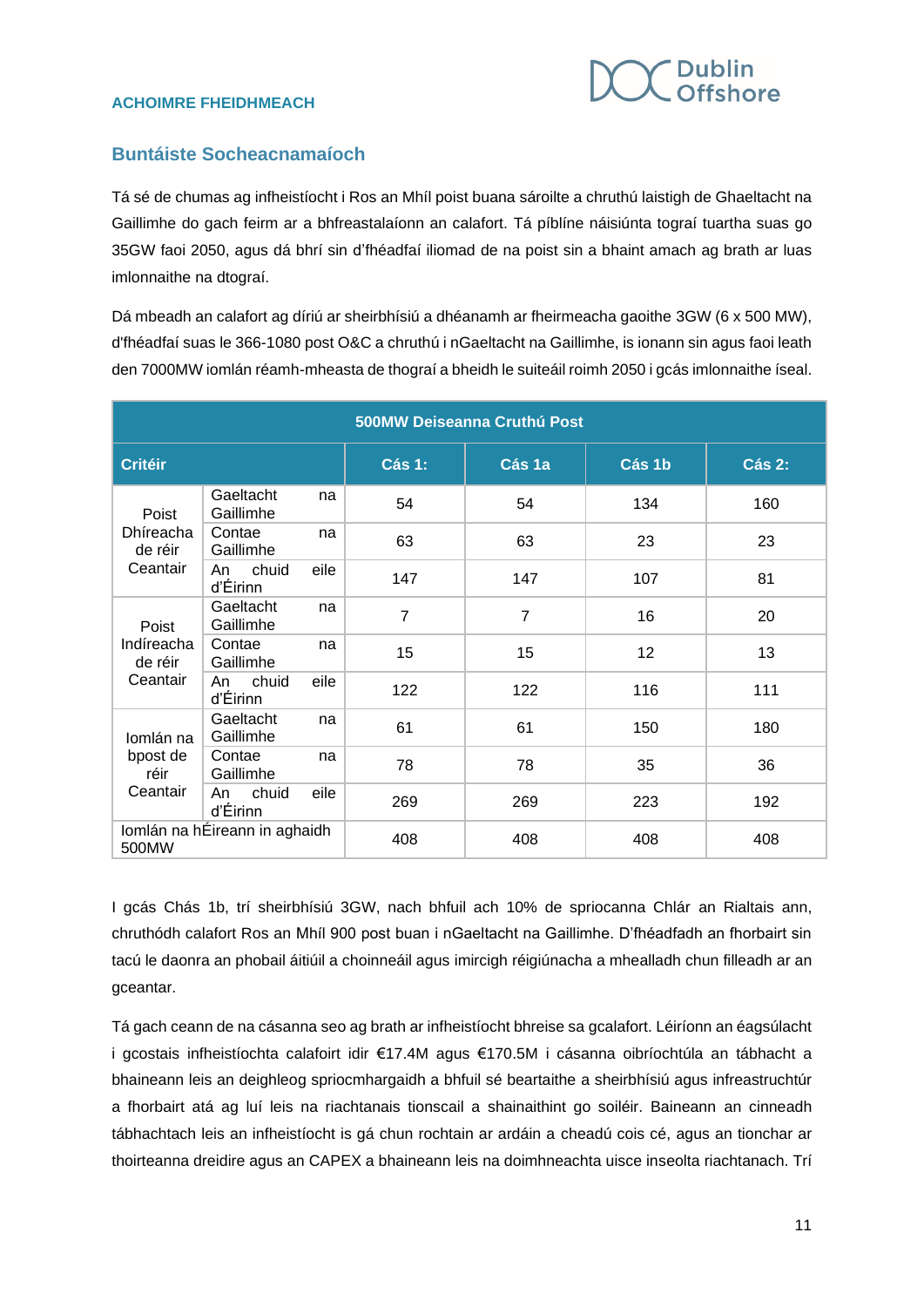

ardáin a bheith ar taobh, mar atá measta i gCás 1b agus i gCás 2, is féidir céimeanna a athrú sa GVA a chuirtear ar fáil don réigiún, ach tá tionchar suntasach acu ar chostas, ar phleanáil agus ar lóistíocht. Tá cúrsaí craenach, i bhfianaise na saincheisteanna a bhaineann le costas agus soláthar do mhéideanna craenacha is gá le haghaidh FOW, ríthábhachtach chun an ról is tairbhiúla a bhunú don Chalafort. B'fhéidir gur fiú dianmhachnamh a dhéanamh roimh an infheistíocht ar bhealaí atá éifeachtúil ó thaobh costais de, chun roghanna tacaíochta ar an gcostas is lú a fháil ar dtús, agus ansin aon uasghrádaithe a d'fhéadfadh a bheith ann amach anseo chun tairbhe eacnamaíochta níos mó a bhaint as na hacmhainní méadaithe.

Sa tábla seo a leanas tugtar achoimre ar chostais agus ar bhuntáistí bunaithe ar ghníomhaíochtaí 3GW O&C (indéanta fiú laistigh de chur i bhfeidhm chás íseal) go dtí 2050. Cé go bhfuil na costais infheistíochta seasta, tá sé tábhachtach a thabhairt faoi deara go gcuirtear an GVA atá leagtha amach in aghaidh an 500MW san áireamh le cumas an togra urraithe ag calafort Ros an Mhíl.